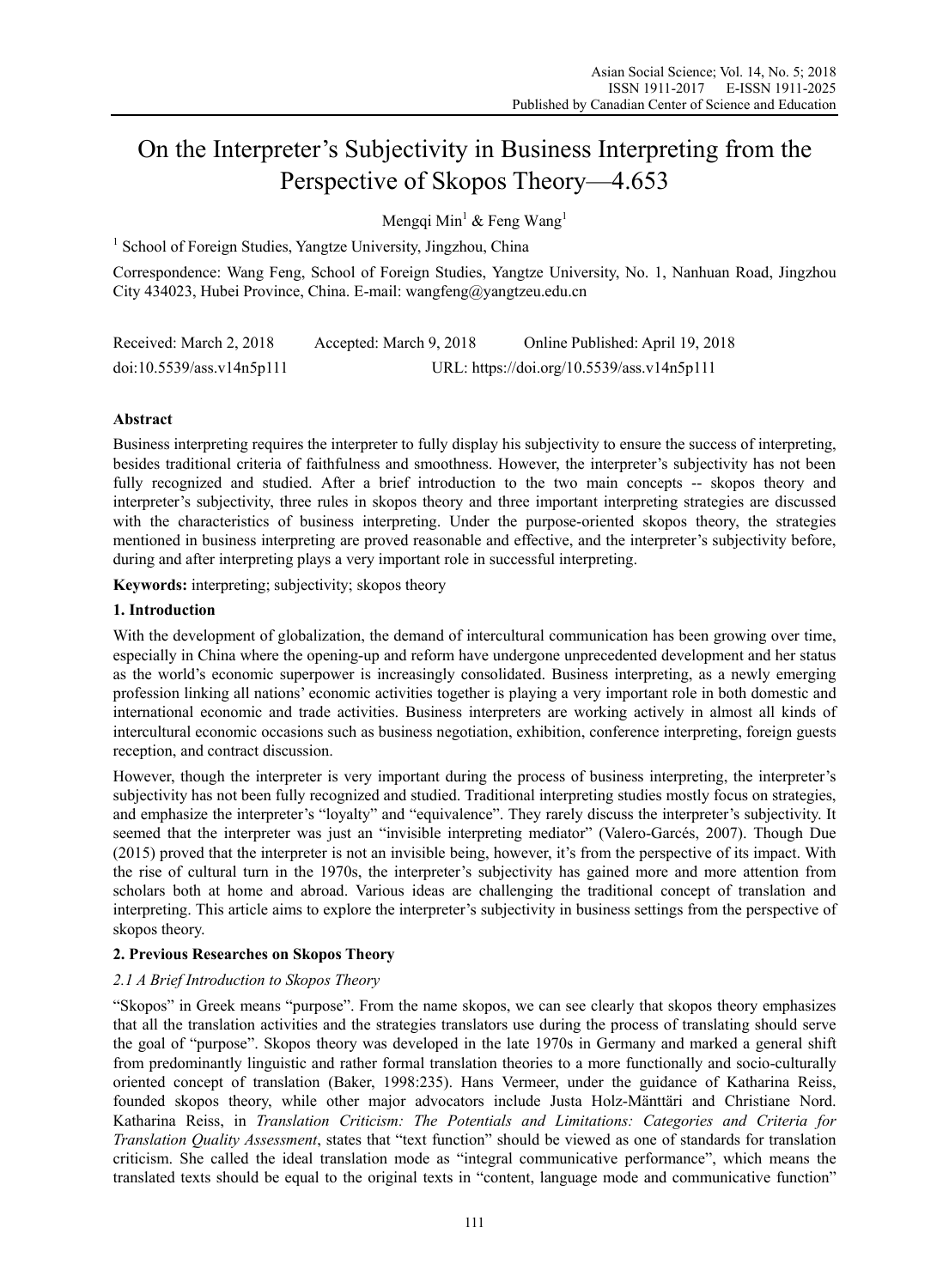(Reiss, 1989:114). But as an experienced translator, she also admitted that equivalence is impossible under certain circumstances and not necessary. She believed that the communicative function of the target language is more important than the theory of Equivalence.

Hans Vermeer, a student of Katharina Reiss, abandoned the equivalence theory and further developed his teacher's theory. He believed that the purpose of translation is the most important element in translation actions. Translation means "to produce a text in a target setting for a target purpose and target addressees in target circumstances" (Vermeer, 1987:29). Skopos theory was first introduced in the *Groundwork for a General Theory of Translation* (1978) coauthored by Hans Vermeer and Katharina Reiss. It believed that translation is a communicative activity with certain aims. Based on skopos theory, Justa Holz-Mänttäri established the translation action theory which focuses on translation as a more complicated activity and the influences of roles like initiators, interpreters and readers. To her understanding, translation becomes a complex action designed to achieve a particular purpose. Kussmaul (1995) explained that: "the functional approach has a great affinity with Skopos theory. The function of a translation depends on the knowledge, expectations, values and norms of the target readers, who are again influenced by the situation they are in and by the culture. These factors determine whether the function of the source text or passages in the source text can be preserved or have to be modified or even changed." Christiane Nord (1997) perfected the functional translation theory by adding "faithful" to it. Under the guidance of "purpose decides everything", it seemed that the translators and interpreters can do anything as they want without any limitations. In this way, it would result in unfaithfulness between the original and target language. Therefore, she proposed faithfulness principle to skopos theory, which in return becomes more mature.

#### *2.2 The Three Rules of Skopos Theory*

Skopos theory has three main rules with different importance, which are the skopos rule, the coherence rule, and the fidelity rule.

## 2.2.1 The Skopos Rule

The Skopos rule takes the first place in skopos theory, and it can be summed up as "the end justifies the means" (Nord 1997: 124). Each translation is produced for a certain purpose and serves this purpose. Therefore, the translation should be able to function fully according to the purpose under certain circumstances and work well on the receivers it aims at. Directing at different types of texts with various text functions, the translator's translation methods and strategies differ. For example, advertising slogan translation should be easily spoken from everybody' lips. Legal documents translation requires accuracy. But for children's literature, the translation needs to be full of vividness and the language be as simple as possible.

#### 2.2.2 The Coherence Rule

The coherence rule is also called intratextual coherence rule, it means the translation ought to be coherent and it requires the translator or interpreter to produce a text that can be understood by receivers under their specific background knowledge and environment (Nord 1997:32). This is, in translation practice, the translator or interpreter not only needs to fully understand the meaning of the source language, but also takes into consideration the target-receiver's cultural background, as well as the contents involved in the source language, then carry out the translation in accordance with the characteristics of the source language, rather than translate it stiffly into the target text.

Because interpreting has the feature of face-to-face communication, the interpreter should observe closely the speaker's body movement, facial expression, tone of the voice, etc. These nonverbal communication symbols reflect certain cultural attributes, and the interpreter can present these figures through interpreting strategies. For example, the gesture of crossing the middle finger and index finger means praying for good luck for Americans. The interpreter can explain the meaning of this gesture to the audience. Again, Japanese see eye-contacting as a challenge to others, so the interpreter should remind the counterparts while talking with Japanese (Onken, 2018).

### 2.2.3 The Fidelity Rule

In the fidelity rule, the source text and target text should be in intertextual coherence (Nord, 1997:32). The fidelity rule requires equivalence on the function of source and target text, and be as faithful as possible. But the degree of fidelity is decided by the purpose and how the translator or interpreter understands the source text. In business interpreting, the interpreter's subjectivity is restricted by the rule of fidelity. The interpreter cannot interpret casually, carelessly or distort the intention of the speaker.

To conclude, the skopos rule, coherence rule and fidelity rule are all fundamental rules of skopos theory, however, they are of different importance. According to Nord, the coherence rule and fidelity rule are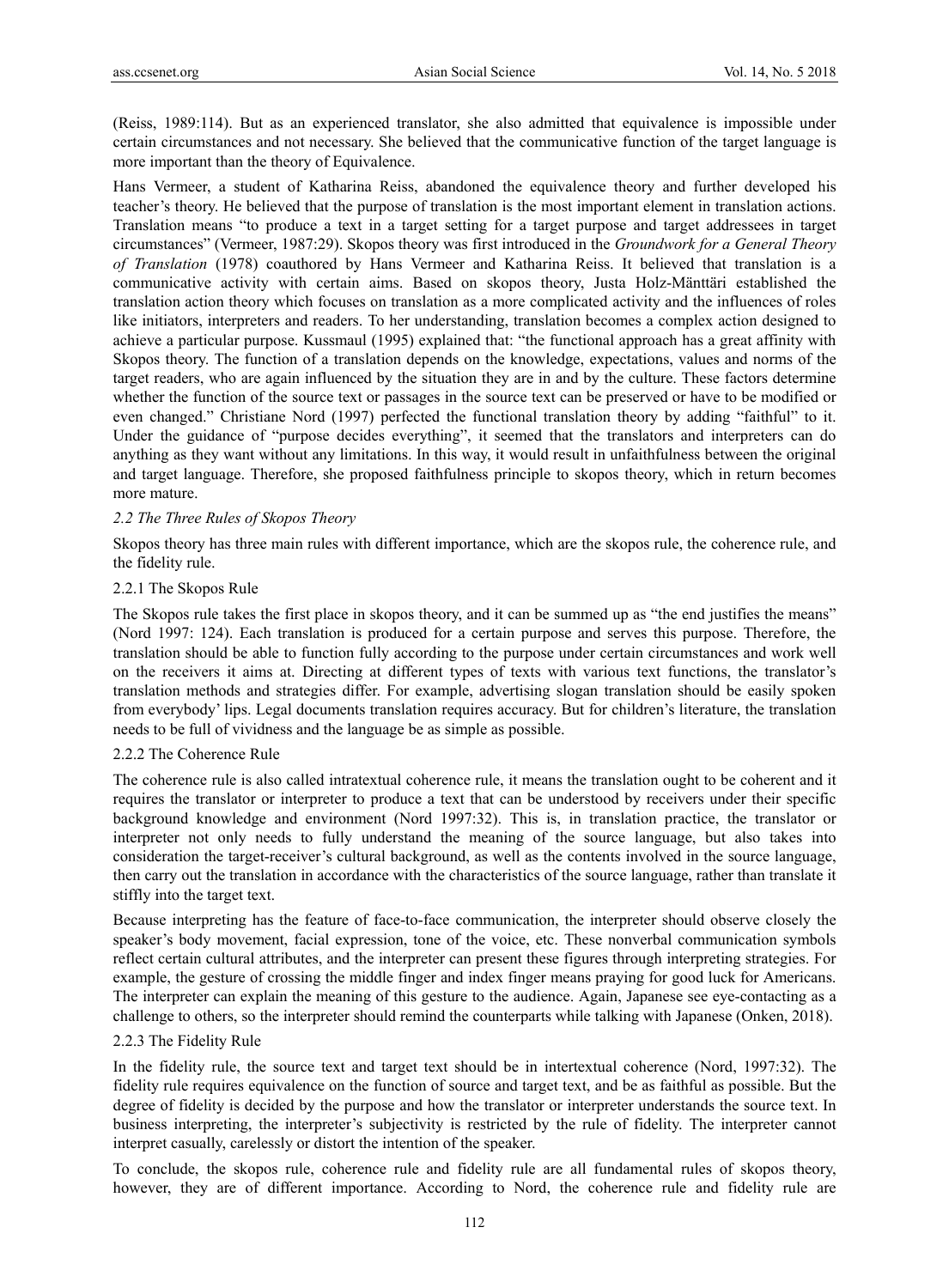subordinate to the skopos rule, and the fidelity rule is subordinate to the coherence rule (Nord, 1997:24). Under normal conditions, the skopos rule and coherence rule are consistent, but there are always conflicts between the fidelity rule and the former two rules. When this happens, what the translator or interpreter ought to do is to sacrifice the fidelity rule and preserve the skopos rule and the coherence rule.

### **3. The Interpreter's Subjectivity**

## *3.1 Definitions of Subjectivity*

Generally speaking, the study of the interpreter's subjectivity in China is influenced by western studies. In Chinese translation studies, the importance of the interpreter's subjectivity has not been fully recognized. Early studies about subjectivity believed that the subjects of translation are the author, the translator and the reader. But nowadays, mostly the translator and the reader are considered the subjects of translation (Zha & Tian, 2003:21). For subjectivity, there's no consistent explanation. However, the following five definitions can be seen as references: subjectivity is human nature; subjectivity is equivalent to subjectiveness; the essential character of subjectivity is its practice quality; subjectivity refers to a kind of relationship in the practical activities of subjects; subjectivity means possession of self-determination, dynamic role and creative power, or in other words it is a synthesis of independent self-determination and subjective dynamic role (Feng, 1994:45-61). All these five definitions can be seen as understandings of the essence of subjectivity, and the last one is often regarded as the most scientific. More specifically, subjectivity is the externalization of its essence and it plays an active role in remolding, influencing and controlling the object and making the object serve the subject (Wang, 1995:35).

As one of the subjects of interpreting, the interpreter has his personal subjectivity that can be seen from two sides: for one thing, the interpreter is a living entity capable of thinking and feeling. He has consciousness and self-esteem and when conflicts come from external, these characteristics become obvious. The inner subjectivity of the interpreter rests with external influences. Thus, subjectivity in this article pays equal attention to the inner mechanism as well as the inner response to external impetus. Moreover, the interpreter's subjectivity, on one hand, consists of inner elements such as incentive, pride and attitude, etc., which are rooted in his inner ego. On the other hand, it is based on his response to the external factors which are a collection of all kinds of influences. To put it in another way, the interpreter's subjectivity is not only inner and personal, but social and cultural.

#### *3.2 The Exertion of the Interpreter's Subjectivity*

Interpreting is different from translation, because it is a face-to-face and active communication. Both parties are present to the interpreter, so the information can be transferred quickly and frequently to accomplish a successful and fluent conversation.

#### 3.2.1 Subjectivity Before Interpreting

Any form of interpreting needs good preparation, and business interpreting is no exception. In the process of such preparation, the interpreter must begin to exert his "subjectivity". Upon receiving the interpreting task, the interpreter should start preparing in time to ensure that the task can be accomplished successfully. Compared to the interpreting time, this process of preparation can last quite longer, during which the interpreter's subjectivity has already been unlocked. If the interpreter can exert his subjectivity actively, flexibly and suitably, he can undertake the desired interpreting effectively. About the specific works needed for preparation, "before the interpreting started, the interpreter should be fully prepared, including being familiar with the interpreting site and equipments, the interpreting themes, scripts and relative terms, as well as the clients, physical and psychological preparation, among which the full understanding and preparation about the themes and clients are of great importance" (Bao, 2012:121-123). The interpreter should be carefully prepared for the interpreting themes in advance. These contents show that the interpreter's subjectivity is performed from different aspects and angles, and at the same time the subjectivity's exertion is not a simple or once-for-all process, but a dynamic process containing the involvements of many factors. It requires the interpreter's dedication to the interpreting and the habits formed in former interpreting training. Subjectivity before interpreting can be divided into four kinds as follow:

#### 1) Collecting Background Information

After receiving the interpreting work, the interpreter's job is to figure out what the theme is, who the speakers are and where they are from. By doing so, the interpreter can accumulate extra knowledge for later interpreting as well as form a broad understanding of what accents the speakers may have. In addition, if the speakers have scripts, the interpreter can ask them to provide them. For instance, if the theme of the conference is clean energy, the interpreter should refer to books or online resources to learn about the special terms and background knowledge about clean energy. To be more specific, the interpreter shall know his clients, including their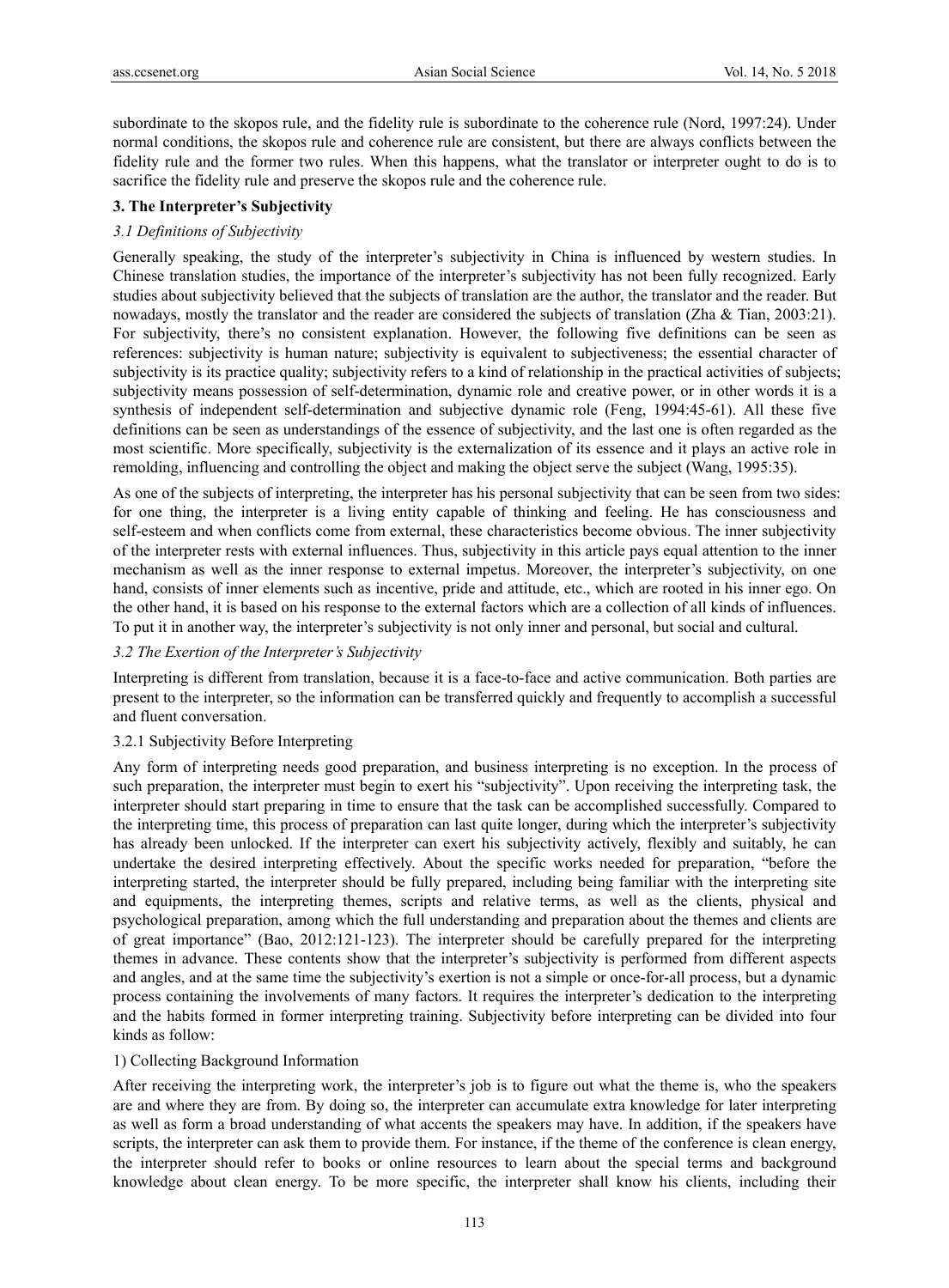personal information. The name, gender and position are basic things he needs to know. An excellent interpreter will make the best use of subjectivity and try to use all the resources he can find to search for the clients' personal hobbies, educational and cultural backgrounds, basic family information, his company's culture and relevant information about his position and so on. The reason why the interpreter should do this is that business interpreting is direct face-to-face communication with customers, including consecutive interpreting and simultaneous interpreting.

## 2) Knowledge Accumulation

To be equipped with a large vocabulary is a difficult process and sometimes brings a big challenge to the interpreter. Only when the interpreter uses his subjectivity can he make this task easier. The interpreter is commonly called Jack of all Trades, which means that he has broad knowledge in many fields, although not quite professional. Generally speaking, popular topics like environmental protection and daily liaison are easier to manage, but if the subjects are Chemistry, Mechanics, business negotiation and other professional fields, the difficulty of interpreting will increase greatly because most of the interpreters are from literal arts. In this case, the only thing that the interpreter can do is to exert his subjectivity and try to accumulate professional vocabulary and knowledge in this field.

## 3) Familiarity with the Interpreting Site

To be familiar with the interpreting site in advance is very important. If the interpreting is quite formal, and if situation permits, the interpreter should be at the interpreting site at least one day in advance and keep in touch with persons in charge, to ensure the interpreting will have a good effect. Most of the interpreting take place at grand hotels and big international conference centers. Thus, if the interpreter is not familiar with the workplace, this will result in being late caused by traffic problems, or influence the interpreter's mental status. Moreover, considering the excitements the interpreter may have for meeting some celebrities, the results can be worse. It can even change the result of the business conference. If for a variety reasons the interpreter is not able to check the working environment personally, he can seek help from internet or teachers and friends. In a word, no matter by which approach, the interpreter must be familiar with the traffic and other things for the interpreting.

## 4) Etiquette Learning

During the process of learning interpreting etiquette, the interpreter can exert subjectivity properly. In the face of customers from different countries and different cultures, the interpreter also needs to study the unique cultural etiquette in its culture, as well as the necessary and basic etiquette. "The so-called mastering a foreign language not only means mastering its grammar and vocabulary but also means understanding the cultural background, the elegance, vulgarity, humor, exaggeration and rhetorical characteristics of the language, etc." (Zhang, 1999)

China is renowned for valuing ritual and ceremonies ever since ancient times. For Chinese people, etiquette can reflect a person's education and taste. It is necessary for the interpreter who always meet foreign guests and political celebrities to learn etiquettes. When interpreting for foreign guests, the interpreter should act naturally and gracefully, neither arrogant nor servile. While facing political celebrities, the interpreter should act calmly and smartly, showing them the knowledge and etiquette gained through hard training. The learning of etiquette itself is an art which contains the way of sitting and walking, hand movement, facial expression, personal image, appearance, cloth, social etiquette, dining etiquette, wine-tasting, and so on. The first thing for the interpreter to pay attention to is appearance. For instance, men's suits cover a lot of details that deserve carefully consideration. Different occasions have different standards for suits' buttons, ties' color, color match of pants and socks, accessories, and so on. Therefore, the interpreter needs to take every aspect into account, and uses them effectively.

### 3.2.2 Subjectivity during Interpreting

The interpreter's subjectivity is displayed most remarkably in the process of interpreting. According to different types of interpreting, the interpreter ought to adjust his specialized vocabulary, communication style, dressing, etc. Before interpreting, the interpreter needs to put himself in the speaker's position, and to think carefully about what topics or questions may arouse his interests, and while interpreting, combine the theme with the purpose of activity to help the client solve the problems. For instance, if the client is a professor or an officer, the interpreter should avoid using over commercialized information when talking with them. In addition, the first meeting with foreign clients is of vital importance, because it doesn't involve difficult and deep technical problems. Thus, it can be seen as a preheat before the start of the interpreting as well as a good opportunity for clients to know the interpreter.

Displaying the interpreter's subjectivity has a pivotal role on interpreting practice. There exist different cultural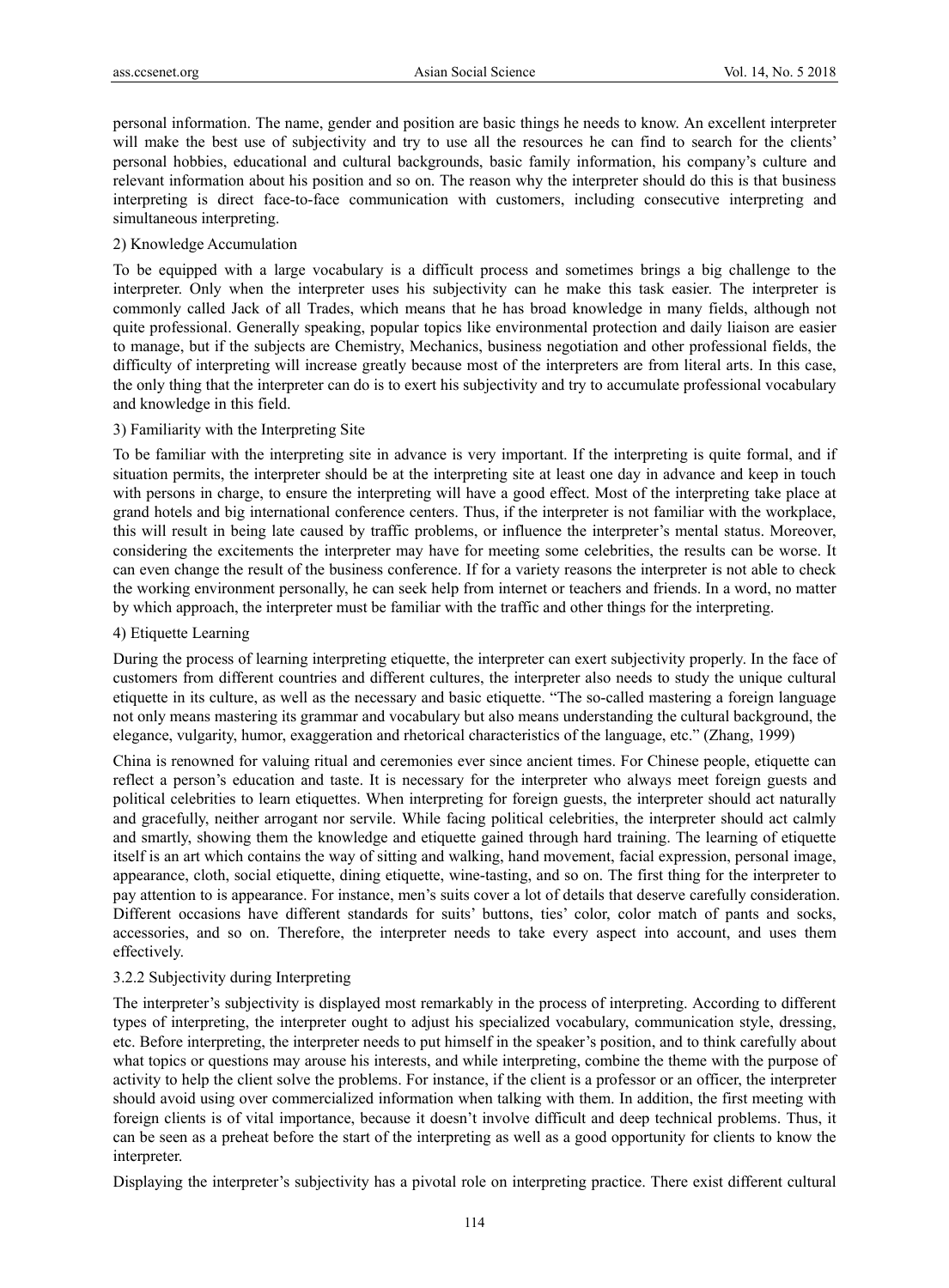thinking modes and idiomatic expressions between different languages and habits. While the interpreter is decoding and transforming two languages, he is also using his interpreting strategies and methods to reach good communication effects. Moreover, while interpreting, as the time is short, the interpreter is under high pressure and has to fulfill high requirements; he has no time for careful consideration or long hesitation. Because of this, how the interpreter uses his subjectivity to achieve the goal is very important.

As is known to all, many business negotiations are time-consuming and often become long-drawn-out fights. When an agreement cannot be reached, the parties would probably go through some changes in their mood and even would lose control and say something impolite. Therefore, the interpreter as the bridge linking both parties cannot just interpret the original language simply and directly. For example,

The Chinese sentence "你们一点诚意都没有, 我们只能这个价, 否则就别谈了" can be translated into: 1) "You have no sincerity, this is the prize we can give. If you don't accept, we will end this negotiation." 2) "If this is the case, we would say it is unwise of you to refuse this price." Both translations are right, but in different situations, the translations will be inappropriate. If the speaker has made his mind after long-time negotiation and he cannot see the possibility of success, the first translation can correctly express his meaning. However, if the speaker intends to use these words as a treat, then the second translation is better. All these translations can find its theoretical foundation in skopos theory. Skopos theory provides to translation critics another approach rather than judging the translation by a single standard. In this way, whether the interpreting function works or not determines the success or failure of the interpreting. To achieve the goal of interpreting, the interpreter should adjust the interpreting criteria according to different texts, readers, different requirements from the clients, etc.

## 3.2.3 Subjectivity after Interpreting

For the interpreter, reviewing is always an important part of interpreting that can not be ignored. Only by reviewing the interpreting task repeatedly can the mistakes be reduced to the minimum in the future. This process can be time-consuming and tedious; however, the interpreter needs to pay enough attention to it. "Reviewing after interpreting" shows the interpreter's final subjectivity in interpreting. At the same time, it helps the interpreter to form his own personalized interpreting styles.

## **4. Characteristics of Business Interpreting**

Among all those forms of interpreting, every type has its own characteristics that are different from other kinds. Business interpreting is a new form of interpreting that developed with economic globalization. It shares many similarities with common interpreting, but more importantly, it has its own characteristics.

#### *4.1 Specialization*

The language used in business interpreting requires high specialization. The language forms, words, contents are closely related to business. The language form is not changeable and the meaning of words are jargons sometimes. In addition, business English stresses simplicity, formality and internationality on the use of words, and rejects abstract or ambiguous expressions, as shown in the expression, "Payment by irrevocable L/C is convenient for us." The irrevocable L/C is a form of payment; it means any changes (amendment) or cancellation of the LC (except it is expired) is done by the applicant through the issuing bank. It must be authenticated and approved by the beneficiary. If the interpreter doesn't have the basic knowledge in foreign trade terms, it would be impossible for him to make both parties understand. Take another example, "short delivery" is a glossary in international business trade; it means that the quantity received is less than the quantity listed. Without the abundant accumulation of foreign trade knowledge, the interpreter is very likely to interpreter it as "quick delivery". In this regard, the first principle of business interpreting should be "accurate", which means he cannot break away from the speaker's purpose. Considering that there are lots of business terms and articles of laws in business interpreting, the interpreter needs to try his best to make the interpretation concise and formal and make sure the words used are normative and professional.

## *4.2 Efficiency*

In international business activities, especially in business negotiations, obtaining economic benefits is the priority, and gaining more profit and value is the core of negotiation. The competition and profit-orientation of business make all the parties stick to their own positions and try to persuade others. When the speaker's way of expression is not adept or he is not paying enough attention to the emotional factors, the interpreter should adapt the policy of intervention and act as a lubricant to make the negotiation procedures efficient and effective. To achieve efficiency, sometimes it would be unnecessary to repeat redundant information. However, what information is redundant and what is not are not easy to judge. It needs the interpreter's subjectivity to make a decision and help the parties involved to conclude business negotiations effectively.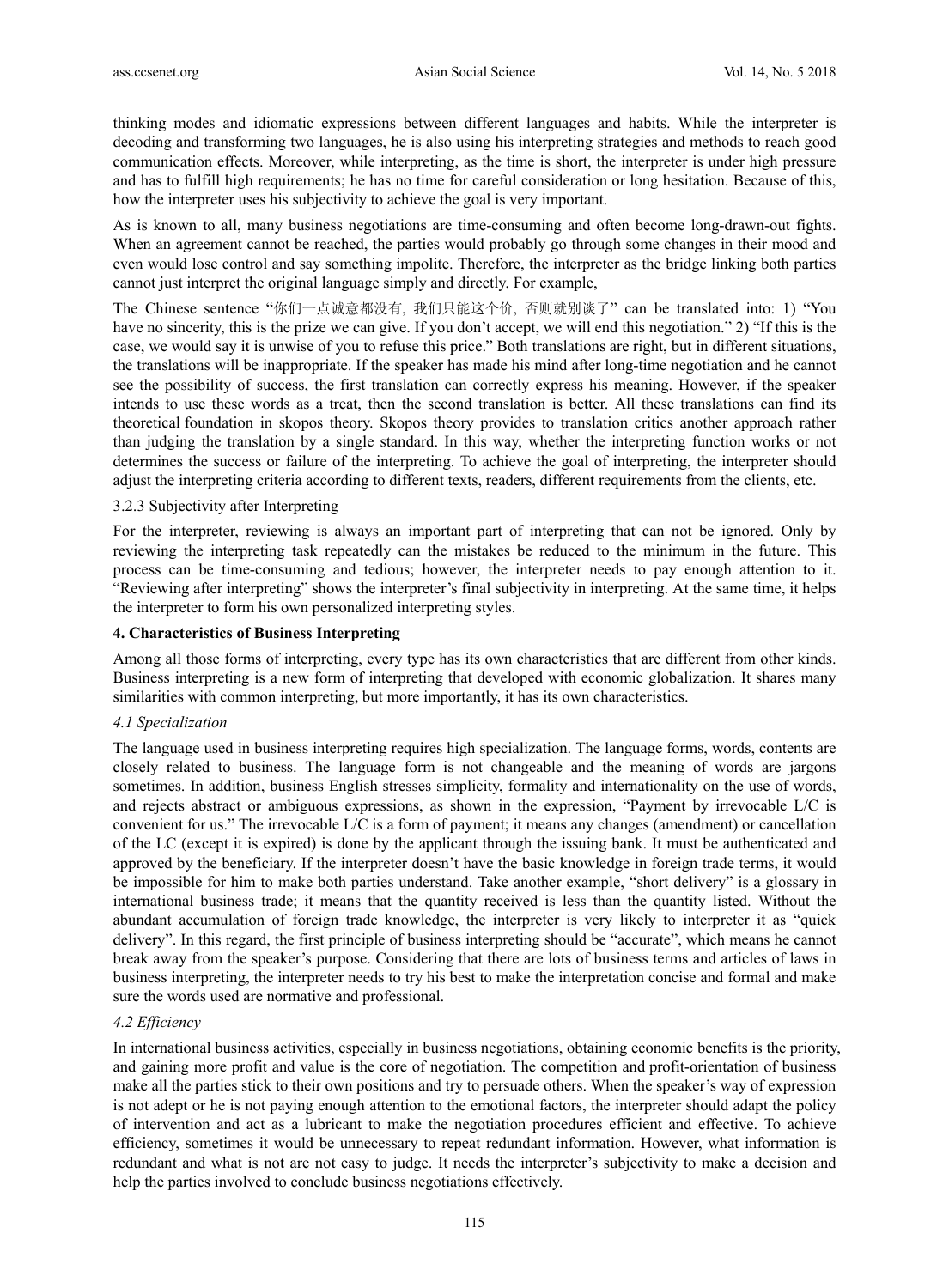# **5. Interpreting Strategies Regarding Subjectivity**

According to Gile (1995),  $C = KL + ELK$ , where C, KL and ELK stand for comprehension, linguistic knowledge and extra-linguistic knowledge respectively. In other words, comprehension of the source information is based on linguistic and extra-linguistic knowledge. It indicates that for any form of interpreting, the first and foremost thing is comprehension, based on which the interpreter adjusts the interpreting contents by displaying the interpreter's subjectivity. That is, after fully comprehending the clients' interpreting contents, the interpreter's work is to analyze the source language by using his knowledge for the language and extra-linguistic knowledge, and this is where the origin of subjectivity lies. Furthermore, there are three most important specific methods for the display of the interpreter's subjectivity.

# *5.1 Addition*

Addition is a frequently used technique in translation as well as in interpreting, but because interpreting is once-off and instant, this approach should not be used too often in case it would increase the interpreter's burden so much that other important messages in interpreting are lost. There are two situations for using addition. First, when different cultural backgrounds cause barriers for mutual understanding, addition can help make extra explanation. For example, Americans loves dogs, thus, in their culture, a dog represents bravery and loyalty. There are many phrases and slangs containing the word "dog". An American would probably call a male friend who is a little bit fat "big dog". In this situation, if the listener doesn't know this cultural background, the interpreter should give extra explanation about the dog's special image in American culture. From this example, we can also see how the interpreter applies the coherence rule of skopos theory.

Second, when different language types have differences on language terms, addition can make extra explanation. According to theories of language morphology, all the languages can be divided into analytic and synthetic language. Chinese belongs to the former, while modern English the latter. Moreover, English emphasizes hypostasis, frequent conjunctions, and more noticeable logical connectives, while Chinese emphasizes parataxis and much fewer conjunctions. Consequently, especially in Chinese-English interpreting, addition is often used.

# *5.2 Omission*

To a large extent, omission is used in business interpreting to make the conversation smooth and efficient. The interpreter would leave out some useless information or content to make the target receiver better understand more important messages. In business interpreting, some less important adjectives, adverbs can be omitted, but those important and material contents such as names, positions, names of organization, time, place, number, etc., shall be interpreted precisely. Experienced interpreters would unconsciously omit some empty words like "well", "so", "I think", etc.

## *5.3 Reorganization*

Reorganization means the readjustment and integration of the interpretation. It reduced the differences caused by habitual ways of expression in intercultural communication and lowered the difficulties resulted from different understanding in the thinking modes. In this process, the interpreter should display subjectivity fully and actively. Reorganization is used most frequently and typically in science and technology-related topics. When the interpreter has received a work of science, except remembering necessary special terms, he needs to reorganize long and difficult sentences or complicated sentence patterns. This requires the interpreter to be equipped with a solid ability of language analysis as well as a good master of sentence patterns and linguistic characteristics.

## **6. Conclusion**

Nowadays, with unprecedented intercultural communication across the world, people all over the world are paying increasing attention to the frequent exchanges in politics, economy, and culture. Interpreting is playing a very important role in bridging the language gap, assisting people from different language communities and cultural backgrounds to communicate efficiently with each other and make the "global village" firmer and bigger. Business interpreting is a very important filed in recent research. After a brief introduction to the two main concepts -- skopos theory and the interpreter's subjectivity, three rules in skopos theory and three important interpreting strategies are discussed with the characteristics of business interpreting. Under the purpose-oriented skopos theory, the strategies in business interpreting are proved reasonable and effective, and the interpreter's subjectivity before, during and after interpreting is very important in successful interpreting. The limitation of this article is that examples are not enough and the combination of skopos theory with the interpreter's subjectivity still needs further research.